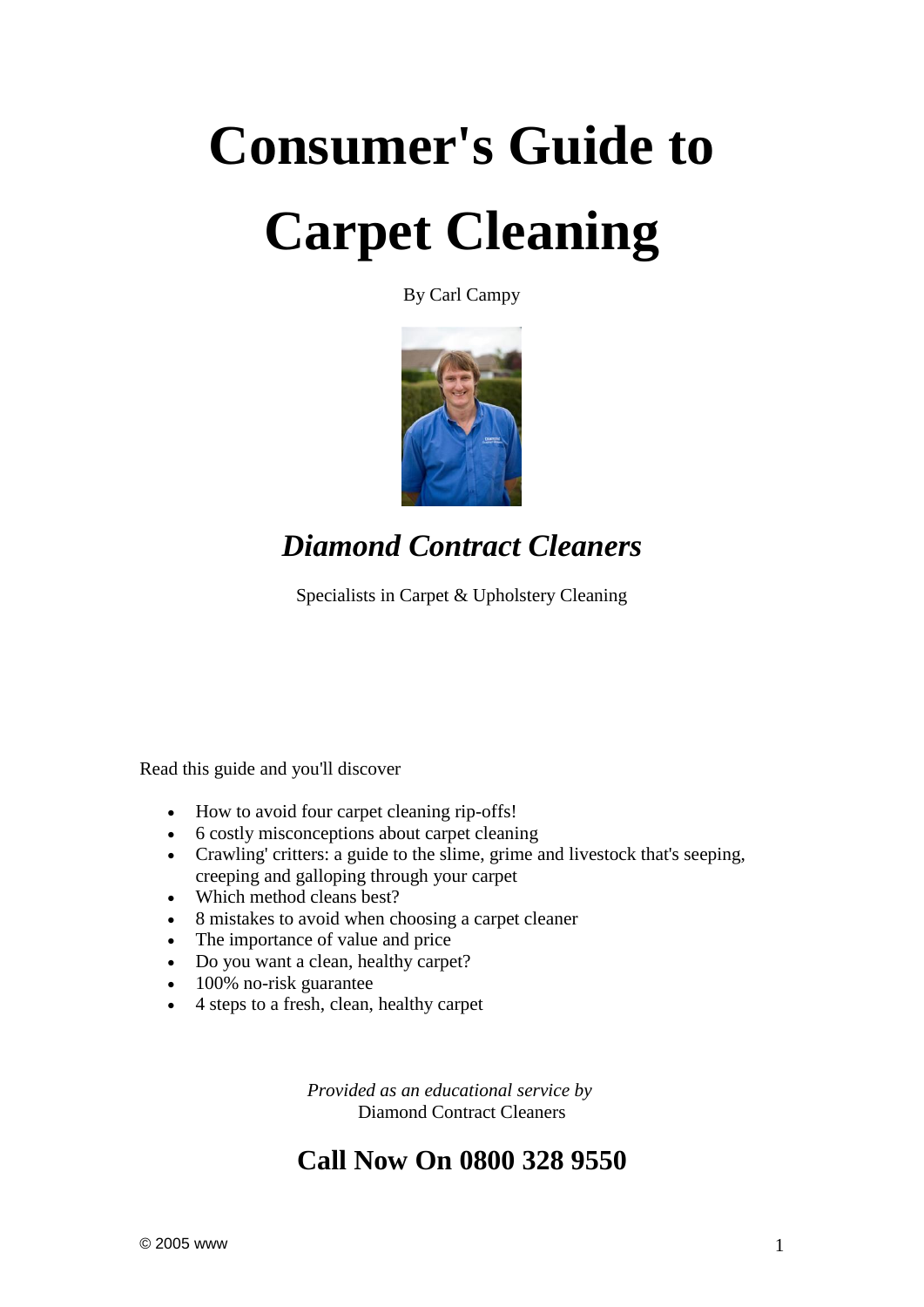Dear Homeowner,

#### **Choosing a carpet cleaner isn't easy!**

Why? Because you're bombarded with misleading advertising, confusing claims and simply bad information.

From super-low prices and high-pressure sales to unqualified technicians and near-worthless methods - how do you ever find a qualified, competent, professional carpet cleaner?

You start by reading this **"Consumer's Guide To Carpet Cleaning".**

In this fact-filled ebook, you'll discover how to avoid four carpet cleaning ripoffs, eight mistakes to avoid when choosing a carpet cleaner, and four steps to a fresh, clean, healthy carpet.

I wrote this book after our experience of being in the cleaning industry for 14 years. Our aim is to help you better understand carpet cleaning. Now with this information, you can make an informed, intelligent decision.

And if you have any questions about carpet or upholstery cleaning, you're invited to call us on **0800 328 9550.**

We've dedicated our business to educating consumers.

We'll be happy to help you in every way.

Carl Campy.



PS. You can be sure our company works to the highest standards – we are certified by the Institute of Inspection Cleaning and Restoration Certification – the only international body to set standards for the cleaning industry.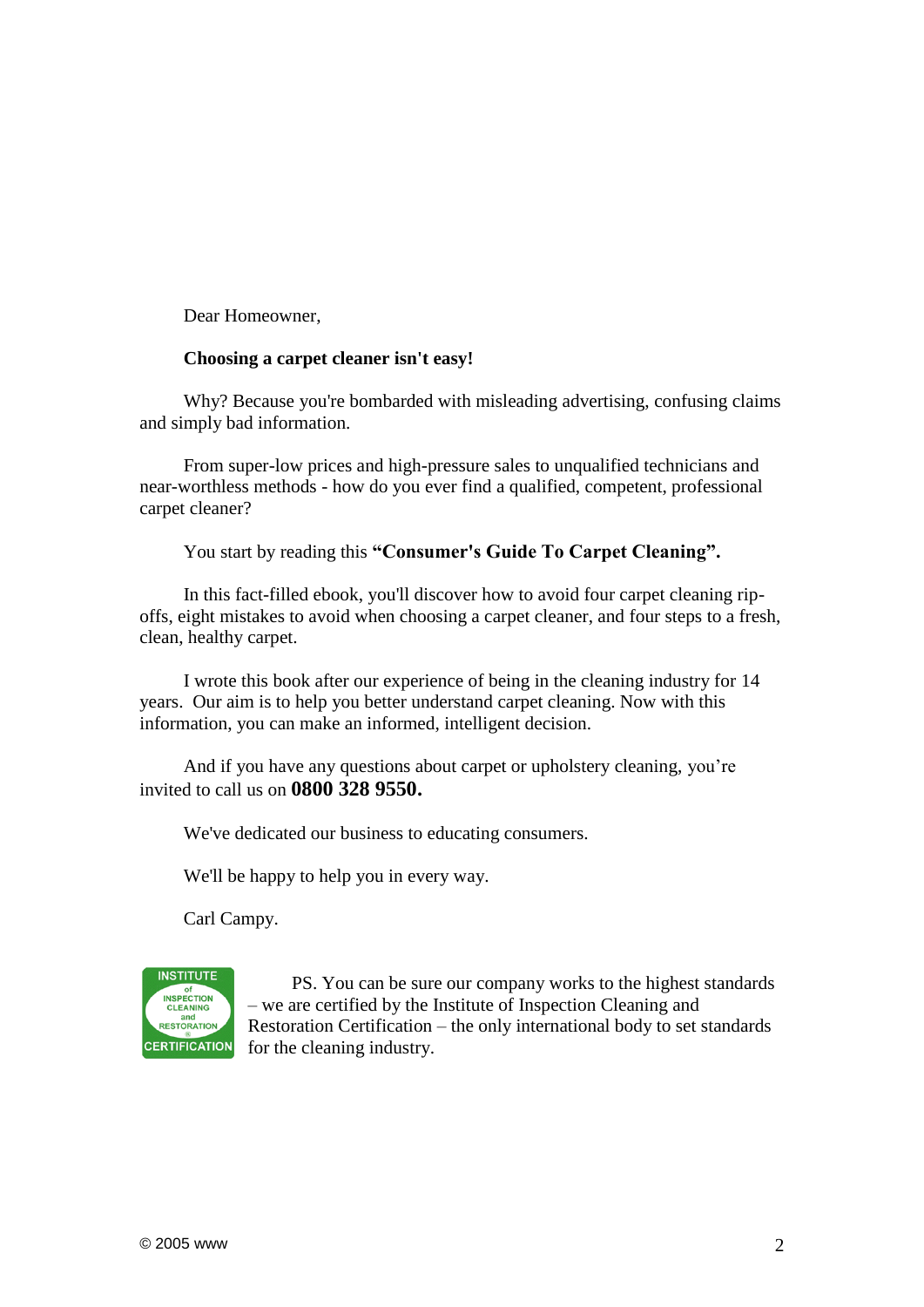# **HOW TO AVOID FOUR CARPET CLEANING RIP-OFFS**

**RIP-OFF # 1** UNBELIEVABLY LOW PRICE. To some degree, all of us are attracted by low price because we want to work within a budget. But some cleaners use price as the bait for their false and misleading advertising. They offer cheap price usually between £ 15.00 and £ 20.00 per room- and then, once they're in your home, they pressure you into buying "add-ons" It's as if you were buying a car and found that the dealer was charging extra for the tyres and steering wheel. Carpet cleaning is not as cheap as some unethical carpet cleaners would like you to believe.

**RIP-OFF # 2** BAIT AND SWITCH. Dual process cleaning describes the process of shampooing or heavy preconditioning, followed with hot water extraction cleaning. Unfortunately unethical carpet cleaners often use duel process as a bait and switch technique. Here's how it's done: First, they "bait" you with a basic cleaning (single process) at an unbelievably low price. Then, when you call, they try to "switch" you to more expensive dual-process cleaning. If you don't fall for their switch and choose their basic service, you'll likely receive poor workmanship using little or no chemical and they will not guarantee their work.

**RIP-OFF # 3:** UNSUPPORTED CLAIMS. "THIS CLEANING METHOD IS THE BEST." You'll read this in almost every ad. You'll hear this from virtually every carpet cleaner. Remember this: The method that's best for you is the method that achieves your goal. If you want a method that dries quickly, then a method that takes a long time to dry isn't the best for you. So before you choose a carpet cleaner, identify your objectives. Then select the method that best reaches those objectives.

#### **RIP-OFF # 4 :** OUTDATED BELIEFS. "HOT WATER DAMAGES

YOUR CARPET." Years ago people believed this was true because their carpets were damaged by "technicians" who didn't know how to properly clean using hot water. But today, we know it's false. By washing and then rinsing your carpet with hot water, your carpet is thoroughly cleaned-in the same way that a person who showers and then rinses off the dirt and soap will be much cleaner than the person who takes only a sponge bath is. Obviously, each carpet cleaner will be biased toward his own method. And each method does have advantages. So I suggest you look to what carpet manufactures say.

## **Six Costly Misconceptions About Carpet Cleaning**

MISCONCEPTION # 1 *You should wait as long as possible before cleaning your carpet.*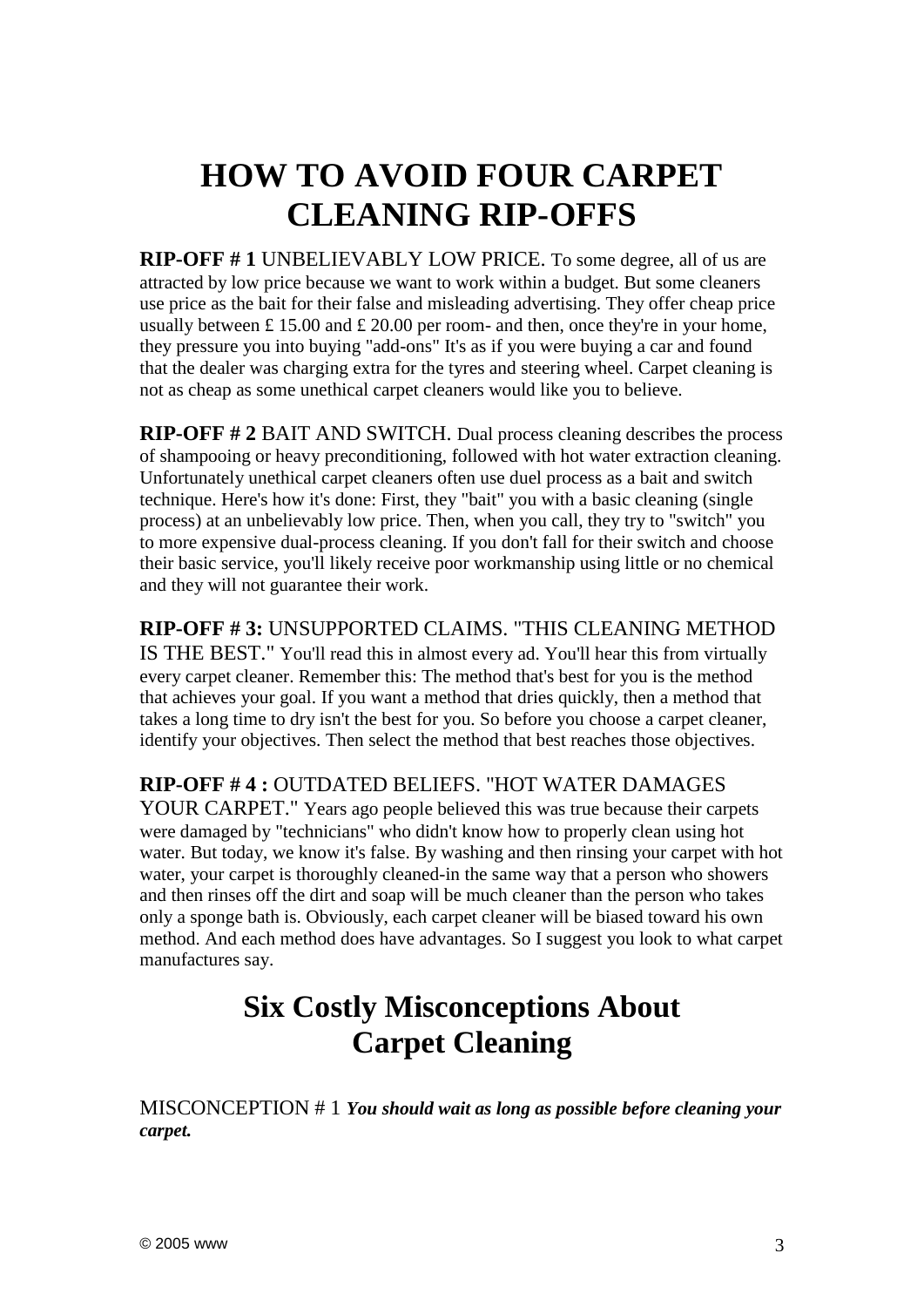No. Dirt is abrasive- like sandpaper. Every time you step on your carpet, you grind dirt into the fibres. This cuts your carpet, just as if you had used a knife. This cutting causes your carpet to wear out faster. A dirty carpet will not last as long as a clean carpet. And while vacuuming helps -by itself, it's simply not enough. The longer you wait to have your carpet cleaned, the more damage you do to your carpet and the faster it wears out.

#### MISCONCEPTION # 2: *The only reason to clean a carpet is to remove dirt.*

No. As you are probably aware, outdoor air contains pollens, fungus, bacteria, air pollution, cigarette smoke, car exhaust- and hundreds of other chemicals. When you come into the home, you carry those pollens, bacteria etc. in your hair and on your skin, clothes and shoes. Not surprisingly all those chemicals and toxins wind up in your carpets.

If you have allergies or breathing problems the source could be in your carpets.

#### MISCONCEPTION # 3: *One method of carpet cleaning is as good as another.*

No. The dry cleaning methods- which are dry foam, dry chemicals, and dry compound- do not rinse your carpet in any way. Instead, they leave dirty residue. You may say they clean the carpet half way. The most effective method is hot water extraction. Hot water extraction means hot water cleaning solution, under high pressure, is forced into your carpet and then sucked out of your carpet. Shaw industries, the world's largest carpet manufacturer, recommends hot water extraction as the primary method of cleaning carpets, along with an IICRC approved firm. Carpet cleaners use two types of hot water extraction. If they use an extraction unit mounted in a van outside it is known as a truck mount. If they use a machine they can bring into the home, it is known as a portable machine.

#### **MISCONCEPTION # 4:** *Having the right equipment is all a company needs to clean your carpets properly.*

Not true. Many companies own hot-water cleaners but very few companies teach their employees how to use them properly. This is why it is important that you choose your carpet cleaner very carefully. The best cleaning companies are those that have been certified by the Institute of Inspection Cleaning and Restoration, known as the IICRC. Before you choose a carpet cleaner, ask to see written proof of the company's IICRC certification and also the certification of the technician who is going to do the job! If they don't have them -don't use them!

#### **MISCONCEPTION # 5***. The company that offers the lowest price is the company you should hire.*

No. I've seen so many problems arise from lowest-bid companies that I suggest you **NEVER** hire a company that quotes the cheapest price. The two most problems are:

- 1. The price may not be for the services you want performed. The company may be equipped to remove only the dirt from your carpet. But you may want bacteria, fungus, pollens, dust mites and tobacco residues removed as well.
- 2. The price you see advertised may not be the price you pay. Many homeowners have learned that the low price they saw advertised only lasted until the carpet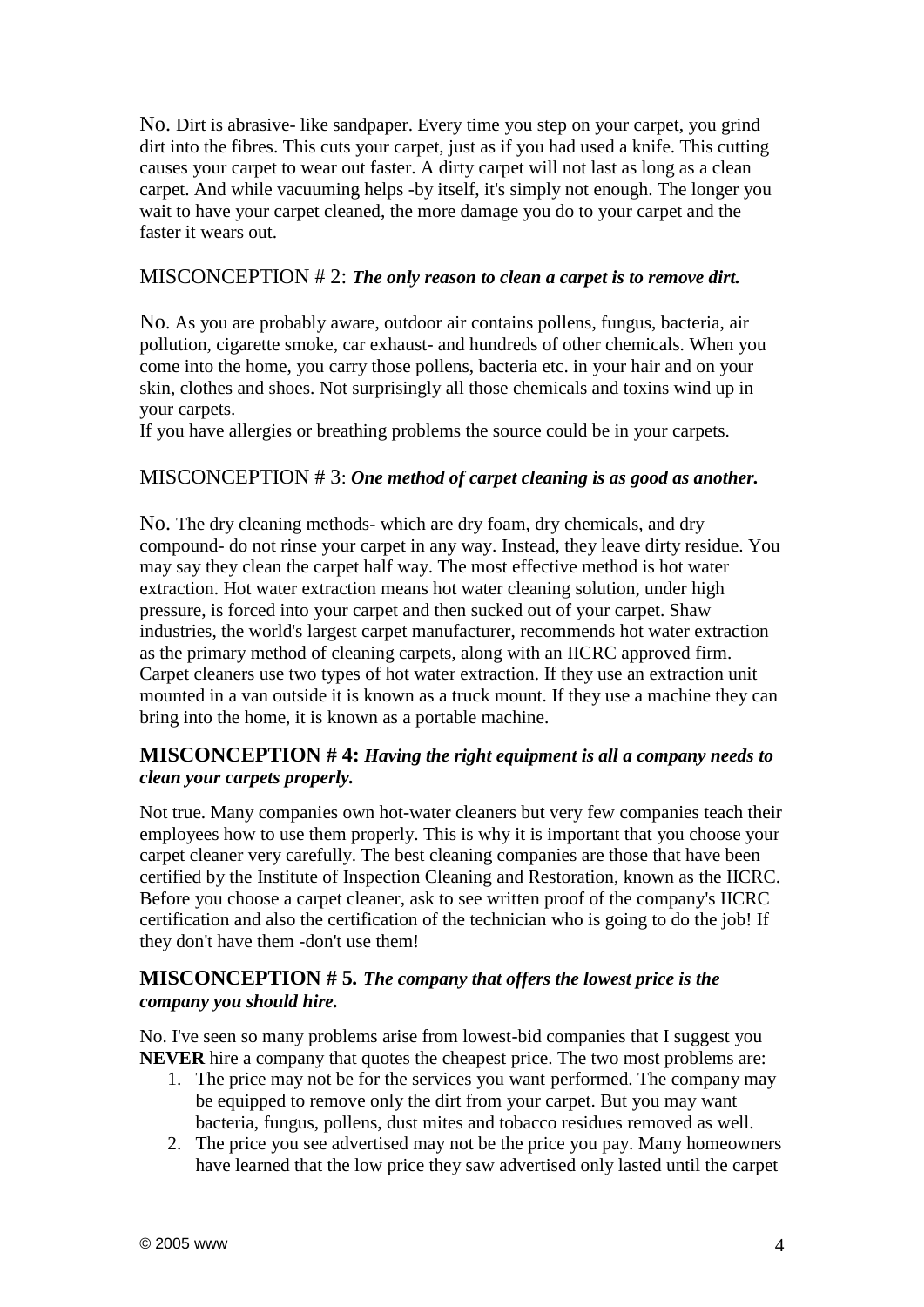cleaner got into their home. Then they were pressured into paying a lot more for a variety of add-ons. ( Some carpet cleaners even break the law by using illegal bait and switch tactics.)

#### **MISCONCEPTION # 6:** *Any honest carpet cleaning company should be able to give you an exact price quote over the telephone.*

I wish this were true but it isn't. Honest, reputable carpet cleaning companies almost never price carpet cleaning by the room. Instead, carpet cleaning is usually priced by the square foot. So if you'd like me to tell you the exact cost of cleaning your carpet, I need to know the exact number of square feet that you want cleaned. To get an accurate measurement, I use a digital estimator to measure the size of the carpet area. First, the type of carpet. Certain types of carpet are harder to clean than others. Second, the amount of soiling. Carpet that hasn't been cleaned for ten years will take longer than a carpet that we cleaned within the last year.

Third, the amount of furniture we have to move. If you move your furniture, you'll save money.

### **CRAWLING CREATURES AND CRUD:**

A GUIDE TO THE SLIME, GRIME AND LIVESTOCK THAT'S SLEEPING, CREEPING AND GALLOPING THROUGH YOUR CARPET. Asphalt, Bacteria. Car exhaust. Chemicals Dirt. Dust. Dust mites. Earth. Food particles. Fungus. Germs. Gravel. Grease. Hair. Industrial waste. Lint. Mud. Pet

stains. Pollens. Pollutants. Smoke. Soot. Tar. Tobacco smoke. Urine. Vomit. *Plus don't forget living creatures, such as dust mites, fleas, and other critters that live, breed and hide in your carpet.*



#### **Did You Know …**

• House dust mites and their faeces are the biggest cause of asthma and allergic reactions affecting four million people in the UK

• Up to 25% of the weight of the average pillow consists of dead skin, house dust mites and their droppings

- 85% of asthma attacks are triggered by house dust mite allergens
- At best, vacuuming removes only 5-10% of the dust mite populations in your home
- You cannot see them with a naked eye … but they are there!

( Will you help us? Were trying to find at least one thing that's in your carpet for every letter of the alphabet. And we don't have anything at all for these letters: **J,K,N,O,Q,W,X,Y,Z. If you can think of something that could be in your carpet that begins with these letters- please call or write to us and we'll consider including them in our next consumer's guide.)**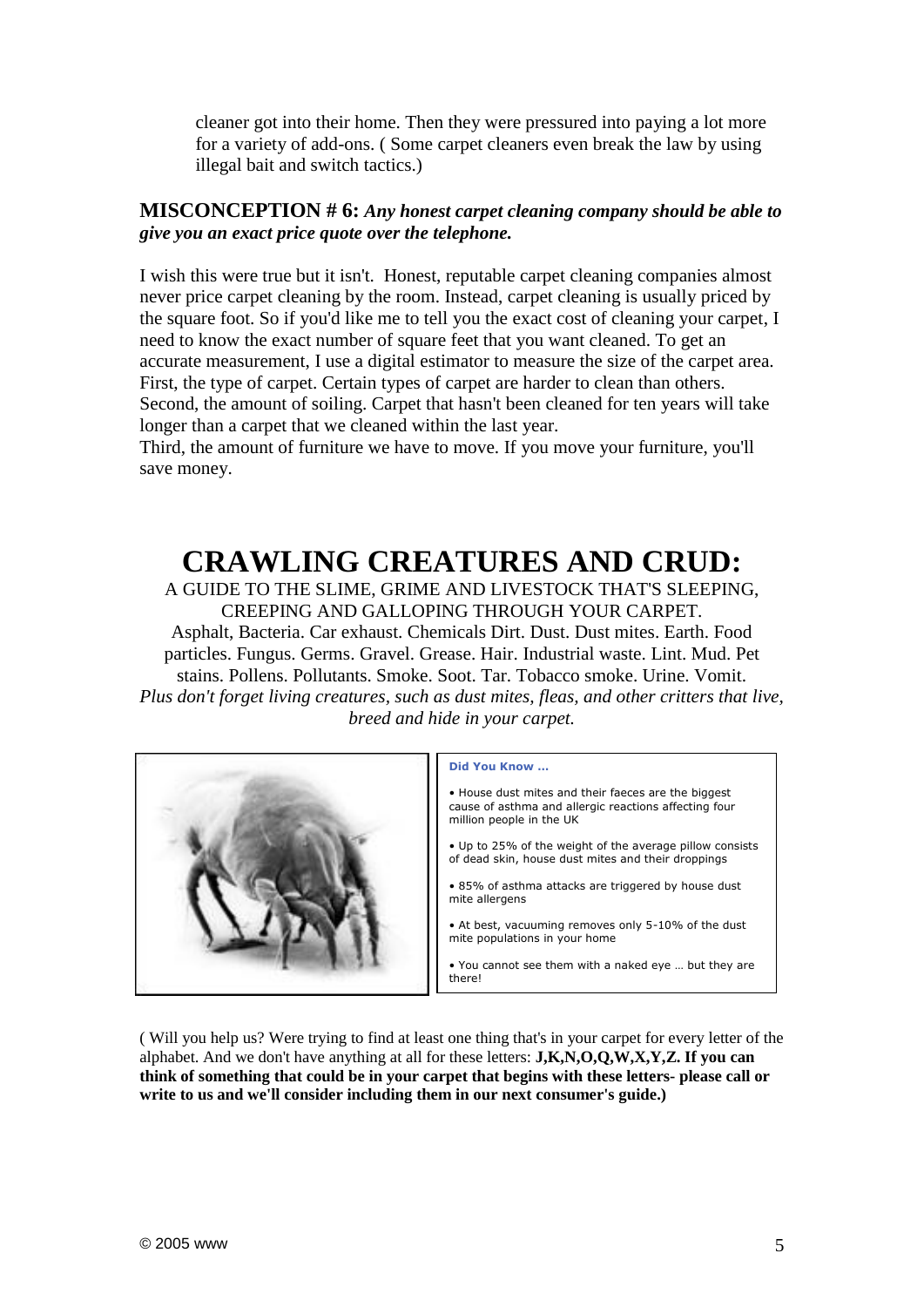# **WHICH METHOD CLEANS BEST**

**Dry foam:** The carpet cleaner applies shampoo to your carpet, allows it to dry, and then, without rinsing, sucks the dried shampoo into a vacuum. Can you imagine applying a shampoo to your hair, allowing it to dry and then removing the shampoo from your head with a vacuum? This method leaves dirty residues in your carpet, which is one reason why dry foam is not very effective.

**Absorbent pad ( bonnet cleaning):** This method is similar to dry foam, except that the company sets a large cotton bonnet on your carpet and with a floor polishing buffer machine on top, "buffs" the carpet. The rotating motion causes the bonnet to absorb dirt from your carpet; it is not very effective.

**Dry, absorbent powder:** The dry-compound method spreads a moist, absorbent powder through the carpet. The powder is allowed to dry and then sucked up into a vacuum. This method leaves dry sponge particles at the base of the carpet yarn. And because the carpet is not rinsed, this method also, is not very effective.

**The Diamond Dry System:** This process also uses a bonnet system however that's were the similarities end. The Diamond Dry System combines hot water and low moisture together in the same process, to clean deep down with the advantage of your carpets being dry in 1 to 2 hours. This is one of the main cleaning systems my company uses and recommends.

**Hot water extraction:** This is a fancy way of saying that a hot water cleaning solution under high pressure is forced into your carpet and then sucked out of your carpet.

In a recent technical bulletin, Shaw industries, the world's largest carpet manufacturer, "recommends the hot water extraction system, which research indicates provides the best capability for cleaning".

Some people believe that hot water damages your carpet, but this isn't true. By washing and then rinsing your carpet with hot water, we clean your carpet completely- in the same way that the Person Who showers and then rinses off the dirt and soap will be much cleaner than the person who takes a sponge bath will. This also what my company recommends and uses.

### **8 MISTAKES TO AVOID WHEN CHOOSING A CARPET CLEANER**

**MISTAKE # 1:** Choosing a carpet cleaner based on equipment alone. No question, your carpet cleaner needs first-rate equipment. But he also needs something else. He needs employees who are skilled at operating that equipment. Many companies' own hot-water extractors, but very few companies teach their employees how to use them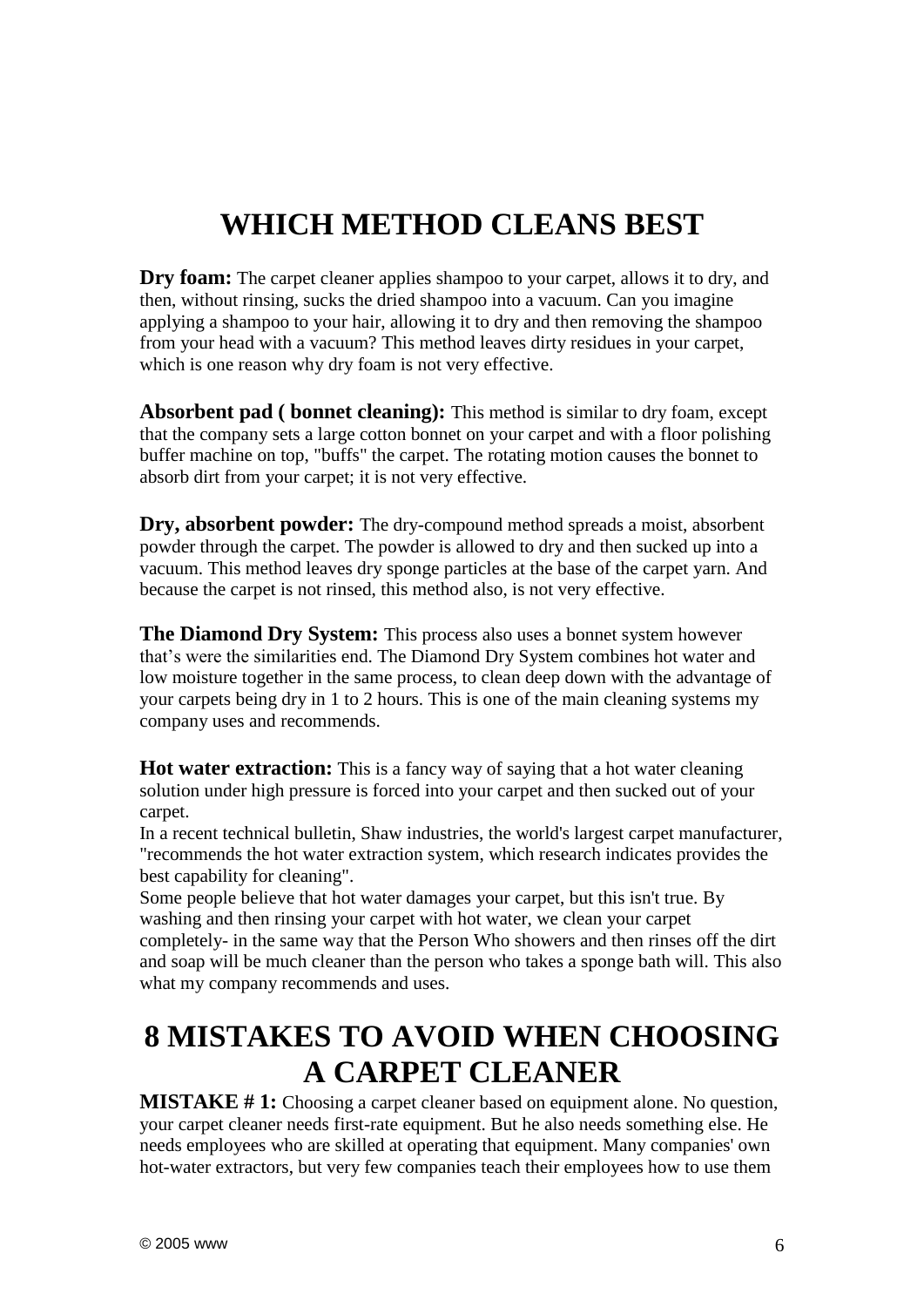properly. The best way to know that the carpet cleaner's employees have been properly trained is to make sure the cleaner has been certified by the Institute of Inspection Cleaning and Restoration Certification (IICRC).

**MISTAKE # 2:** Choosing a carpet cleaner based on low price. Low price could be a problem in three ways: (1) Low price can be the bait that attracts the phone call. But once the cleaner get into your home, he pressures you into a much more expensive job. (2) Low price can be for single-process cleaning, rarely does the consumer know what this means and, when told, asks for dual-process cleaning instead, which costs much more. (3) Low price means the carpet cleaner has cheap equipment, which will not effectively clean your carpet.

**MISTAKE # 3:** Choosing a carpet cleaner based on a single telephone call. Instead, invite the person to your home and ask for a specific written quotation. Then you'll know exactly what the carpet cleaner recommends.

To give you an idea of how we estimate the cost of cleaning, here are the three things we consider:

**MISTAKE # 4:** Choosing a carpet cleaner who doesn't offer a money back guarantee. In my view every carpet cleaning company should be fully accountable for its work. And if you aren't pleased with the job in every way, you shouldn't have to pay for it. Not all carpet cleaners offer a guarantee. Or, if they do, the guarantee may be "limited". Ask the carpet cleaner if he offers a money back guarantee and then make sure the cleaner includes it on his written quotation.

**MISTAKE # 5:** Choosing a carpet cleaner without getting comment from his other clients. Any carpet cleaner can say anything about his past jobs. And, sadly, some of what he says may not be true. Make sure you ask for references or read comments from current customers so you can depend on the carpet cleaner and his work.

**MISTAKE # 6:** Choosing a carpet cleaner who isn't certified by the Institute for Inspection Cleaning and Restoration Certification (IICRC).

If your carpet cleaner isn't a close friend, you may not know whether he has the knowledge or experience to clean your carpet well. If you want to be sure you're hiring a competent professional, make sure he is IICRC certified. He must earn that certification through study, experience and formal written examinations.

**MISTAKE #7:** Choosing a carpet cleaner who isn't a member of the National Carpet Cleaners Association (NCCA). NCCA is a trade association of carpet cleaners who are dedicated to:

- (1) honest, ethical business practices,
- (2) staying current on the latest methods for carpet and upholstery care,

(3) the highest possible level of customer service,



You're making a wise decision when you have your carpets cleaned by a member of the NATIONAL CARPET CLEANERS ASSOCIATION (NCCA).

**MISTAKE # 8** choosing a carpet cleaner who doesn't use high-powered hot water extraction system.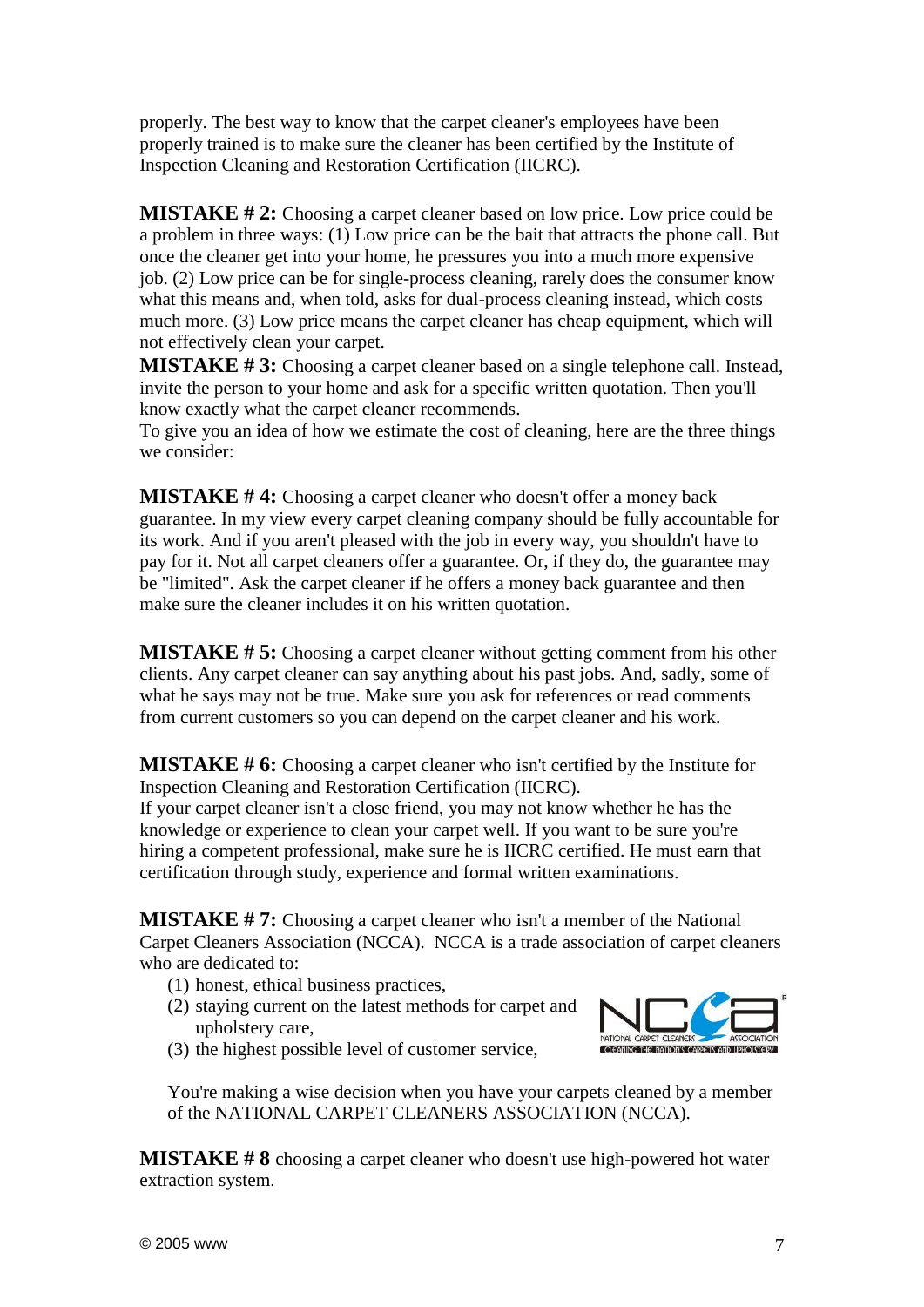You might expect this from me, since my employees and I use this type of system. But there are several good reasons. They are the Rolls Royce of carpet cleaning machines; they use hot water, high pressure and stronger suction than any other method, so you get a far better job.

#### **THE IMPORTANCE OF VALUE AND PRICE**

Price is what you pay. The value is what you get.

When you select a carpet cleaner, you'll choose from a wide variety of cleaning methods and prices.

Shaw industries, the world's largest carpet manufacturer, recommend high-powered hot water extraction cleaning.

Here's why:

- (1) High-powered hot water extraction units heat the water to higher temperatures. Higher temperatures means better cleaning ability.
- (2) It shoots the cleaning solution into your carpet at high pressures, which breaks up the dirt, bacteria, chemicals and pollens.
- (3) The machine uses strong suction to draw the dirt, chemicals, bacteria, pollens and tobacco residue out of your carpet.

Not surprisingly, having your carpet thoroughly cleaned with high-powered hot water extraction costs more than renting a DIY machine.

If you bought the cheapest carpeting you could find, then renting a small shampooer might be all you need. No question, it will get some of the dirt- but the key word is "some". It will not get out many of the pollens, chemicals, bacteria and dust mite residues.

On the other hand- if you want your carpet to look good and give years of dependable service- then you need to take extra good care of it. This means you need to have it cleaned by a skilled, qualified technician at least once a year, as recommended by many leading carpet mills.

#### **DO YOU WANT A CLEAN, HEALTHY CARPET?**

Which is more important to you: a clean carpet- or a clean and healthy carpet? Yes I assure you, there is a big difference. Each carpet cleaning has advantages and disadvantages. Some methods will only get out the dirt. Other methods will get out the dirt and grease. Still others will get out virtually everything. And, to be sure, some are more expensive than others.

If all you want is a cheap, rinse-the-dirt-off-the-top cleaning - which you might find for around £20.00 per room - then I respectfully ask that you call another company.

But if you want to protect your health - if you want to protect your investment in carpeting - if you want to protect your family from the countless bacteria, fungus, pollens and dust mites that reside in your carpet, then you're invited to call me.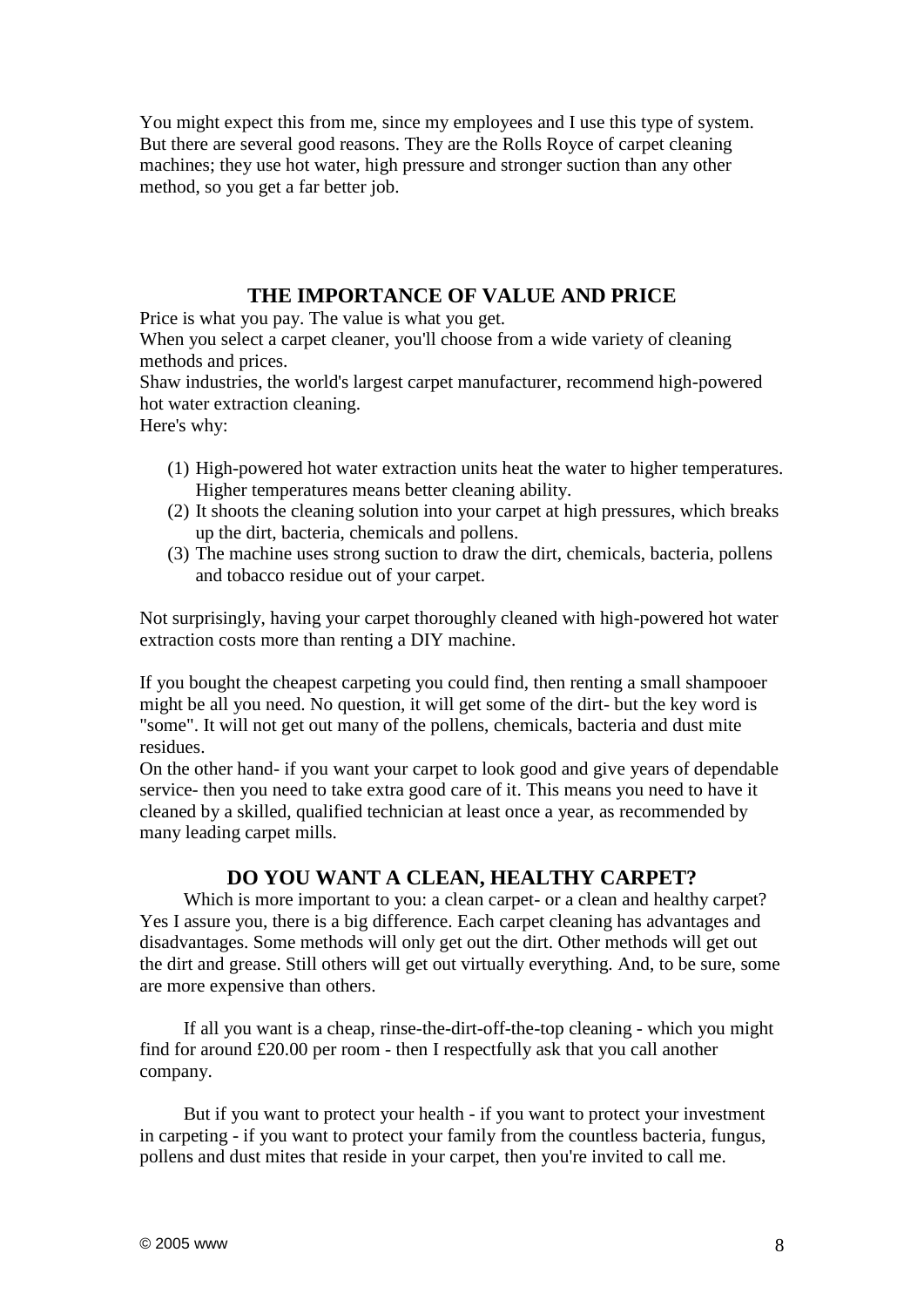The hot water unit we use and the Diamond Dry System is the most effective cleaning system available today. Likewise, it's one of the most expensive units on the market. But we bought this unit for a good reason: More and more families want the good-health benefits that come from having a fresh, clean carpet.

Have you seen how a little boy's trousers get when he plays outdoors? If you have, then you know you can brush off his trousers and make him think they're clean. Or, if you want the job done right, you can machine wash them in hot water and detergent and you'll **KNOW** they're clean.

The same is true for your carpet. You can hire someone for  $£15.00$  to  $£20.00$ who will "brush off " your carpeting and make you think it's clean. Or, if you want the job done right, I'll wash your carpets with hot water and detergent using my state of the art cleaning machine and you'll know they're clean.

So if you want a thoroughly clean carpet- if your willing to invest in your family's good health- you're invited to call us. You'll receive a written estimate, at no cost or obligation. And if you give us the go-ahead, you're further protected with our

#### **Double 100% NO-RISK GUARANTEE**

We want you to be really pleased- in fact absolutely delightedwith every carpet & upholstery job we do.

So every job comes with our double ironclad, risk-free, guarantee.



What does this mean? Simply this:

(1) If you aren't happy with our work, we'll re-clean the whole area for free.

(2) If you still aren't pleased, you pay nothing – or refund what you have paid!

Many companies don't guarantee their work- but we feel nothing is more important than your complete satisfaction.

We stand behind every job 100%. If ever you have any questions or concerns about our work, please call us right away:

Call **0800 328 9550** Thanks.

### **4 STEPS TO A CLEAN, FRESH, HEALTHY CARPET**

*If you're thinking of having your carpets cleaned, we suggest you follow these four steps:*

**STEP # 1:** Make a commitment to yourself to get your carpets cleaned. The longer they remain dirty, the sooner they'll wear out. Plus the longer you have to breathe all the pollens, fungus and chemicals that hide in your carpet.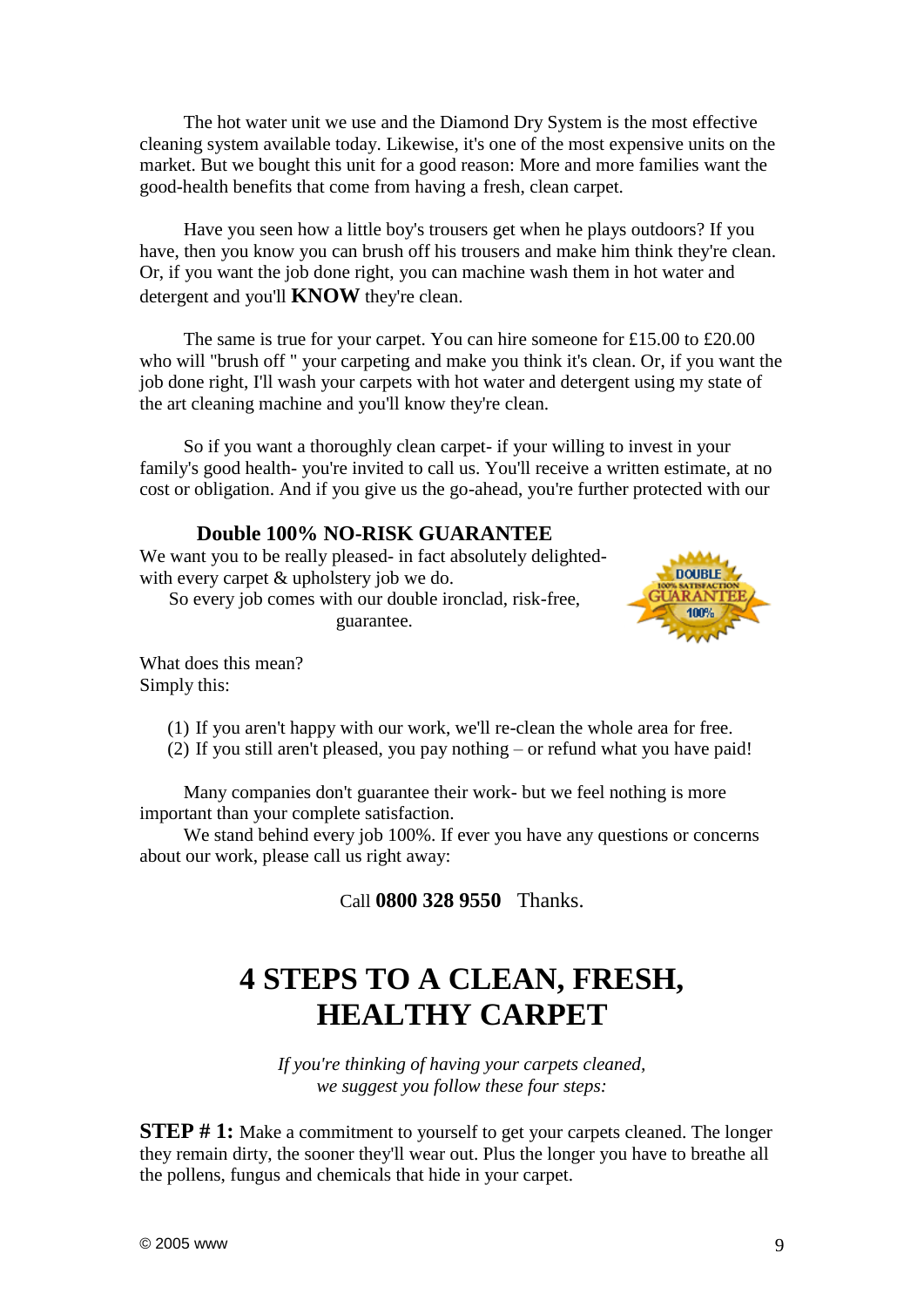**STEP #2:** List your objectives. Do you want only the dirt removed, or do you want all the bacteria, fungus, chemicals and dust mites removed, which will require a powerful hot water extraction cleaner, as we use. Do you want to work with an honest, reputable company - or are you willing to risk working with the company that offers you the lowest price - knowing that the company might not be in business tomorrow.

**STEP #3:** Ask questions. The way you learn about a company is to ask specific questions and listen carefully to the answers. Here are six tough questions to ask a carpet cleaner before he begins to clean your carpet:

- 1. What method of carpet cleaning do you recommend?
- 2. What type of equipment do you use to clean carpet?
- 3. What will your equipment remove from my carpet?
- 4. How often should I get my carpets cleaned?
- 5. What training have you had in cleaning carpets?
- 6. Are you certified by the IICRC? And can I see their certifications?

**STEP #4:** Once you're satisfied that you're working with an honest, competent professional, invite him into your home and ask for a specific quotation in writing. A written quotation gives you the assurance that you know exactly what your job will cost - no surprises.

By following these four steps, you'll gain all the information you need to make an informed, intelligent decision. If you want a quick, cheap carpet cleaning job, many companies in the phone book will be able to help you, or you could do the job yourself.

But if you want your carpet & upholstery to be completely and healthfully cleanedremoving the bacteria, fungus, chemicals, pollens and tobacco products- then we invite you to call us.

We'll be happy to answer your questions- provide you a cost estimate over the telephone- or come to your home and give you a free written quotation- without obligation of any kind. To reach us, call **0800 328 9550.**

#### **THANKS AGAIN!**

…for reviewing our new CONSUMER'S GUIDE TO CARPET CLEANING. I hope you found this information helpful.

### *If you have any questions or comments- or if you'd like us to give you an exact written quotation to clean your carpet or upholstery- please call us on 0800 328 9550.*

We've dedicated our business to consumer education and service. We'll be pleased to help you in every way. We look forward to your call. Thanks!